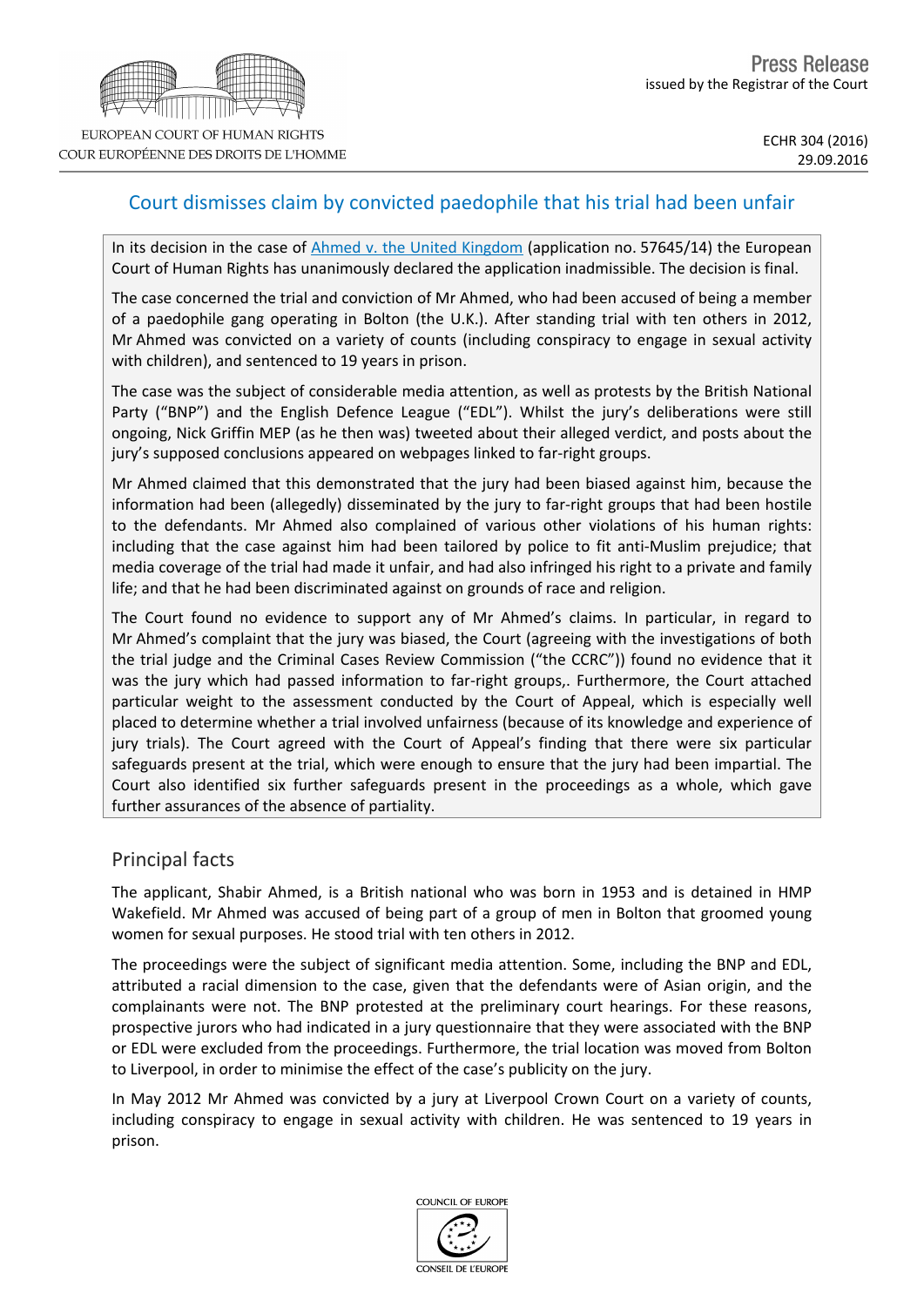Whilst the jury's deliberations were still ongoing, posts about their conclusions had appeared on webpages linked to far-right groups. The Chairman of the BNP at the time, Nick Griffin MEP, had also tweeted that some of the defendants had been found guilty, well before the jury had announced their verdicts in court.

Mr Ahmed claimed that the jury had disseminated information about their deliberations directly to far-right organisations hostile to the defendants, and that this demonstrated that the jury had been biased. He appealed against his conviction.

The Court of Appeal directed the CCRC to investigate the allegations. However, the investigation found no evidence to suggest that it had been the jury which had communicated information about its deliberations. Mr Ahmed's appeal was subsequently dismissed by the Court of Appeal on 1 April 2014, on the grounds that the evidence did not suggest that a juror had deliberately disseminated the information; that, though it was possible that deliberations had been overheard outside the jury room, such accidental disclosure by the jury did not mean that their independence had been compromised; and that there was not a real possibility that the jury had been biased or partial.

## Complaints, procedure and composition of the Court

The application was lodged with the European Court of Human Rights on 18 August 2014.

Relying on Article 6 § 1 (right to a fair trial) of the European Convention of Human Rights, Mr Ahmed complained that the jury which had tried and convicted him had been biased. He also relied on Article 3 (prohibition of inhuman and degrading treatment) to complain that the case against him had been tailored by police to fit anti-Muslim prejudice. Relying on Articles 6 §§ 1, 2 and 3(d) (right to a fair trial), he complained that: the environment in which the trial took place had made a fair trial impossible; that the trial had been unfair because of the negative media coverage, the interest of the far-right, the switching of the trial venue, and the fact that all 12 jurors had been white; and that his counsel had not been allowed to cross-examine some of the witnesses against him. Relying on Article 8 (right to a private and family life), Mr Ahmed complained that his private and family life had not been respected by the trial and the media coverage of it. Finally, relying on Article 14 (prohibition of discrimination) and Protocol No.12 (general prohibition of discrimination), he also complained that he had been discriminated against on grounds of race and religion.

The decision was given by a Chamber of seven, composed as follows:

Mirjana **Lazarova Trajkovska** ("the Former Yugoslav Republic of Macedonia"), *President*, Ledi **Bianku** (Albania), Kristina **Pardalos** (San Marino), Paul **Mahoney** (United Kingdom), Aleš **Pejchal** (the Czech Republic), Armen **Harutyunyan** (Armenia), Pauliine **Koskelo** (Finland)*, Judges*,

and also Renata **Degener**, *Deputy Section Registrar.*

### Decision of the Court

#### Article 6 § 1 (right to a fair trial)

The Court noted that, if it had been proven that a juror had passed confidential information on the jury deliberations to far-right organisations, this would suggest that the juror and the jury as a whole had lacked impartiality. However, there was simply no proof that that had happened. The impartiality of a jury must be presumed, until there is proof to the contrary. In Mr Ahmed's case,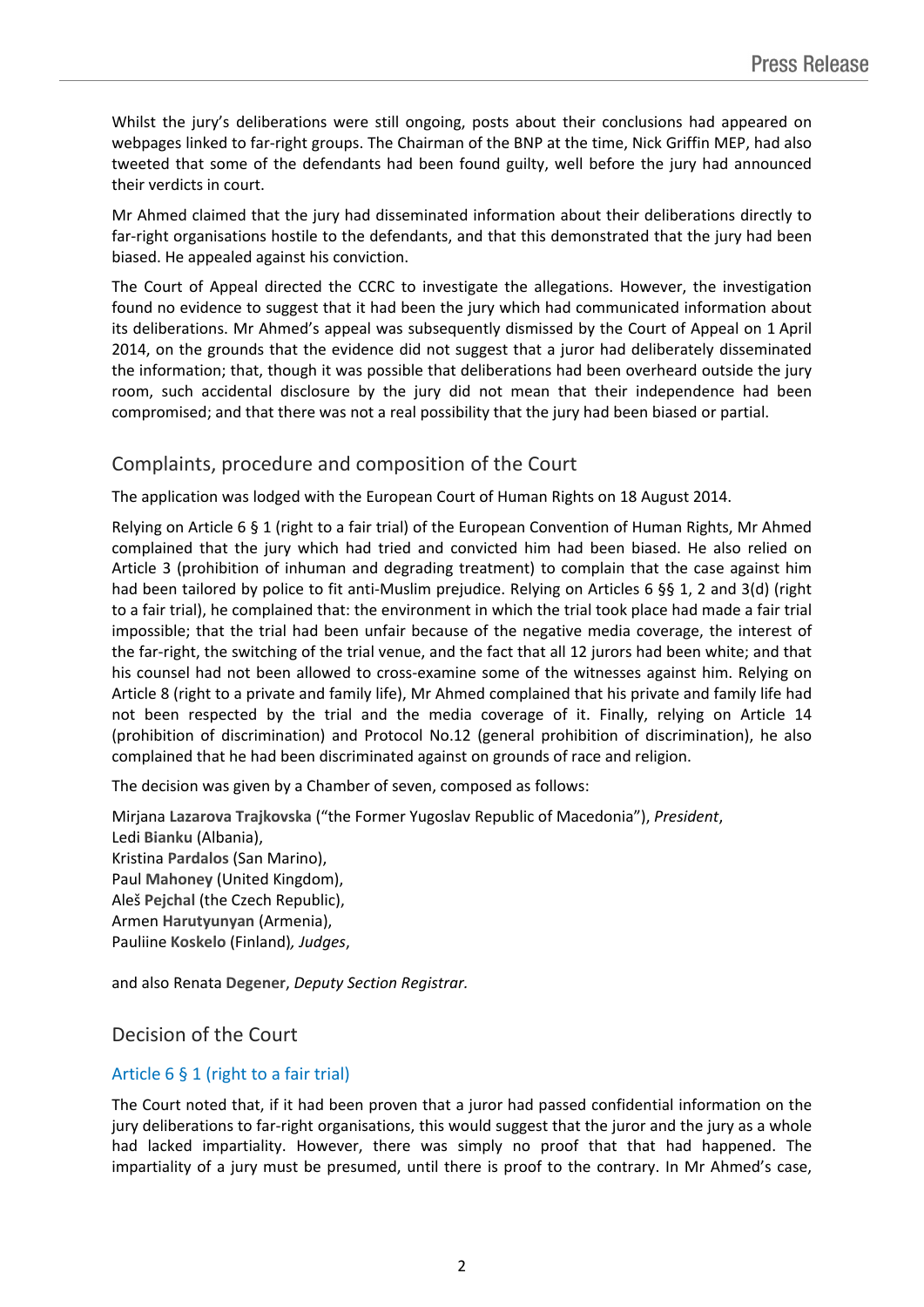both the trial judge and the CCRC had investigated the allegation of bias. The trial judge had had the opportunity to ask the jury directly whether there had been any misconduct, and to watch their reaction as they replied that there had not. The CCRC had had the benefit of time, detachment, and the resources of the police to investigate the incident. Neither had found any evidence that the jury had passed on information about their deliberations – indeed, if anything, the evidence had pointed away from the jury. Therefore, there had been no evidence that the jury had disseminated the information to the far-right groups, and there was no evidence to establish that it had not been impartial.

Furthermore, the Court attaches particular weight to an assessment of alleged impartiality that has already been conducted by the national appellate court (in this case the Court of Appeal), which, because of its knowledge and experience of jury trials, is especially well placed to determine whether a trial involved unfairness. In this case, the Court agreed with the Court of Appeal's finding that there had been six safeguards which had provided sufficient guarantees, so as to exclude doubts about the jury's impartiality. These had been: the jury questionnaires, which had confirmed that the jurors had no association with the BNP or EDL; the careful way in which the judge had conducted his enquiries; the directions he had given during the trial relating to the jury's conduct; the content of the jury's notes and the sequence of the verdicts; the fact that some defendants had been found not guilty; and the fact that the verdicts had appeared rational and consistent with the evidence.

Moreover, in addition to these six safeguards at the trial, the Court noted an additional six safeguards present in the proceedings as a whole, which had given further assurances of the jury's impartiality. These had been: the oath that had been taken by the jury, and the standard directions they had received from the judge; the seclusion of the jury, including the broader arrangements to ensure that they had been insulated from the publicity surrounding the trial; the ability of the trial judge to respond quickly to the dissemination of the information about the deliberations; the CCRC's investigation, including its ability to draw on the resources of the police; the oversight that had been provided by the Court of Appeal, including its power to order extensive investigations; and the power of the Court of Appeal to quash the conviction, had there been any doubt as to its safety.

As there had been no evidence of a lack of impartiality, the Court dismissed Mr Ahmed's complaint as manifestly ill-founded.

#### Other articles

Mr Ahmed had made a wide range of other complaints. The Court noted that none of these had been raised before the Court of Appeal. Furthermore, the Court found that none of the evidence before it demonstrated that there was substance to these claims.

The Court therefore dismissed Mr Ahmed's application as manifestly ill-founded.

#### *The decision is available only in English.*

This press release is a document produced by the Registry. It does not bind the Court. Decisions, judgments and further information about the Court can be found on [www.echr.coe.int](http://www.echr.coe.int/). To receive the Court's press releases, please subscribe here: [www.echr.coe.int/RSS/en](http://www.echr.coe.int/RSS/en) or follow us on Twitter [@ECHRpress.](https://twitter.com/ECHR_Press)

**Press contacts** [echrpress@echr.coe.int](mailto:Echrpress@echr.coe.int) | tel: +33 3 90 21 42 08 **George Stafford (tel: + 33 3 90 21 41 71)**

Tracey Turner-Tretz (tel: + 33 3 88 41 35 30) Denis Lambert (tel: + 33 3 90 21 41 09)